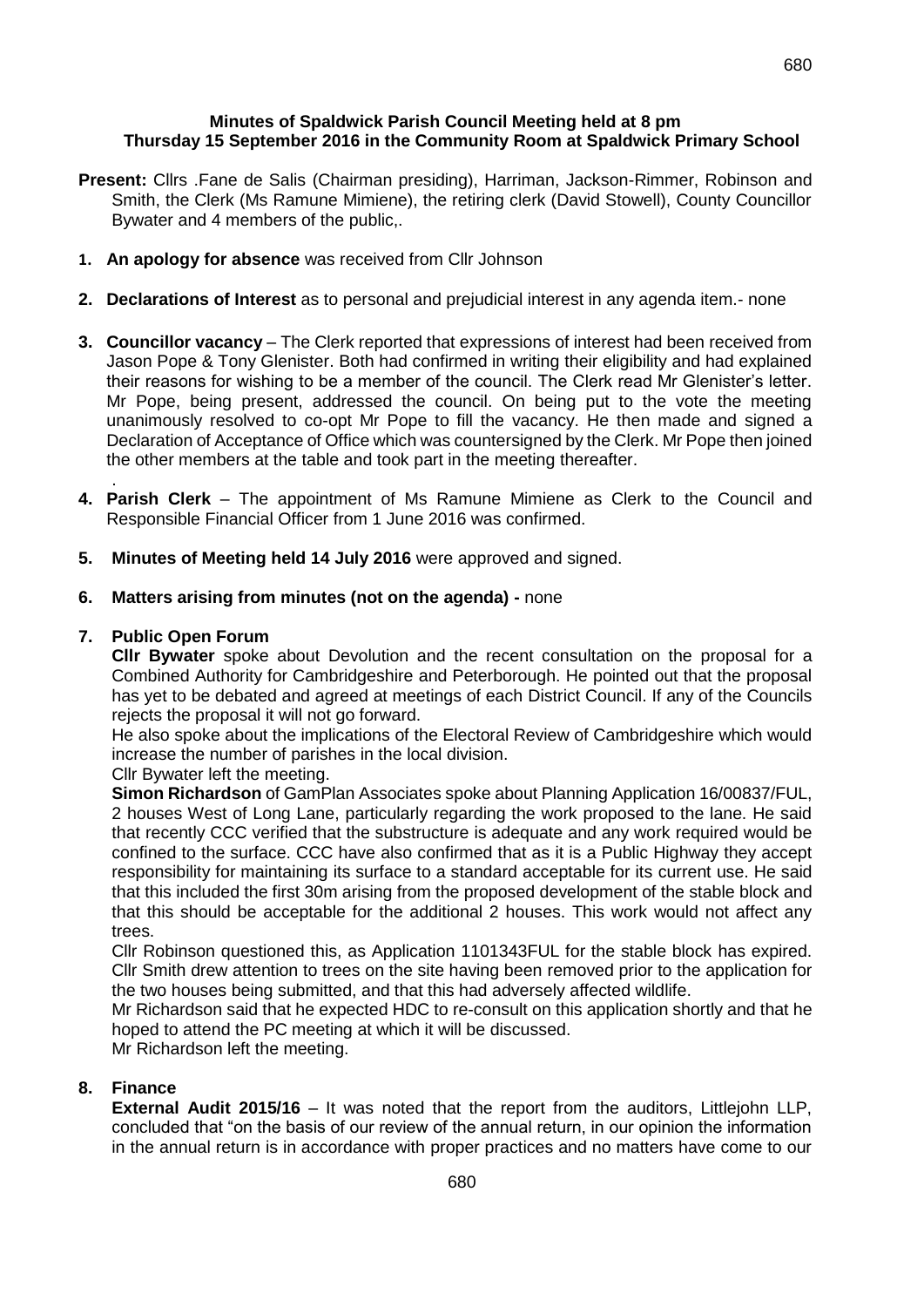attention giving cause for concern that relevant legislation and regulatory requirements have not been met".

The Clerk will arrange to publish the Notice of Conclusion of the Audit and associated documents on the notice boards and website.

### **Quarterly Budget Review and bank reconciliation**

The retiring Clerk presented a statement of receipts and payments to 30 June 2016 and the bank reconciliation at 30 June, which had been checked by Cllr Smith prior to the meeting. After discussion of the statement it was resolved that it be accepted as evidence that the accounts are being correctly maintained.

### **The following payments were approved**

100666 Wicksteed Leisure Ltd, Annual playground inspection, £54.00 (inc. £9.00 VAT) 100667 Spaldwick School, room rental, Sumer term, £55.50

100668 Came and Company, Insurance Premium renewal from 1 October, £313.04

100669 Fergusons, Grass cutting, cuts 1-10, £2832.00 (inc. £472.00 VAT)

100670 Parish Online (Getmapping Plc), Annual fee, £32.60 (inc. £5.60 VAT)

100671 F D Stowell, salary £382.84 & expenses £543.72, July- September; total £926.56 (inc. 90.62 VAT)

100672 R. Mimiene, salary £280.00 & expenses £4.80 August & September; total £284.80 100673 HMRC PAYE £130.40

100674 HMRC PAYE £35.00

100675 PKF Littlejohn, External Audit fee, £120.00 (inc. £20.00 VAT)

# **9. Planning**

### **The following new planning applications were considered**

**16/01579/HHFUL,** part two storey & part single storey rear extension, 52 Stow Road It was resolved to recommend **approval** as the extension is in keeping with other dwellings in the area and has no adverse impact on neighbouring properties or on the street scene.

**16/01634/FUL,** New dwelling and demolition of existing stable block, Land at Stanwell House, 2-6 Thrapston Road.

At the invitation of the Chairman, Mrs Traynor addressed the meeting, emphasising a number of points covered in section 7 of the Planning Statement.

Following discussion.it was resolved to recommend **approval** for the following reasons:

It is located within the core of the village, not in open countryside; and It will have no adverse impact on the Conservation Area nor on the settings of, or views from, the adjacent listed buildings The George and the Manor Farmhouse.

**16/01771/HHFUL,** Single Storey side extension to form ground floor bedroom, Glebe Farm, Barham Road. It was resolved to recommend **approval** as the extension fits well with the existing dwelling and has no adverse impact on the surrounding countryside.

### **The following responses sent to the LPA by the retiring Clerk following email consultations were noted.**

**16/01522/FUL**, first floor extension over double garage and area between existing garage and house, 1 St James Gardens.

Although it is considered that the proposed development would respect the character of the existing dwelling house and would not have a detrimental impact upon the street scene, the increase in overall massing is considered to be excessive and would have a significant detrimental impact upon the residential amenities of the neighbouring properties 3 Stow Road and 10 High Street through overbearing impact and overshadowing.

Spaldwick Parish Council therefore recommends **refusal.**

**16/01522/FU**L, revised plans submitted to HDC on 23 August

It is accepted that the reduction in height of the extension will reduce its impact on the neighbouring properties. However, the Parish Council remains of the opinion that the massing of the proposed extension is excessive and would have a detrimental overbearing and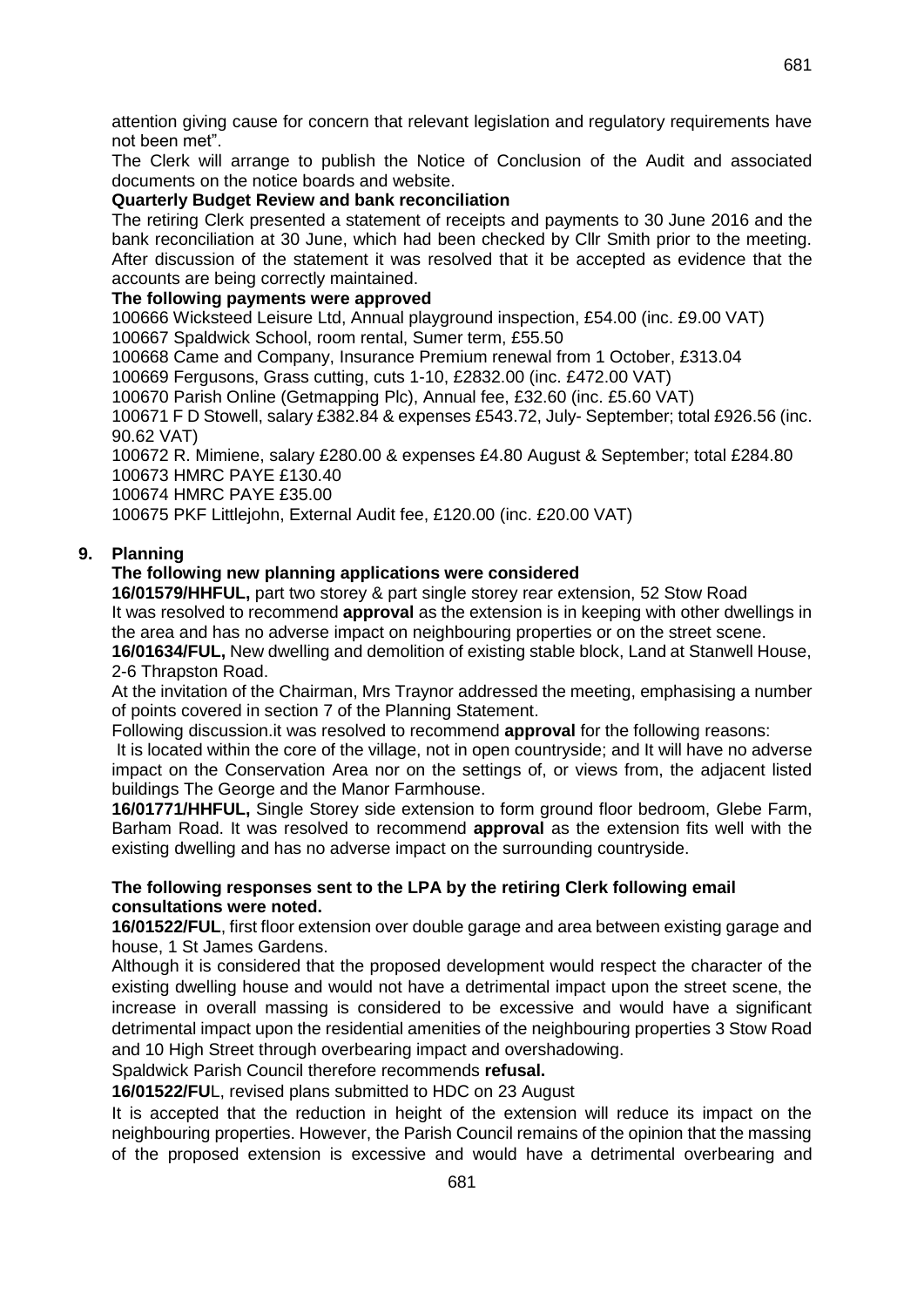overshadowing impact on the neighbouring properties at 3 Stow Road and 4-10 High Street. Spaldwick Parish Council therefore recommends **refusal** of this application.

**16/01509/HHFUL**, Single storey extension (3m x 8m) to rear of detached house, lean to style, supalite roof, extending 2m beyond side wall, 11 Ivy Way

The Parish Council recommends **approval** as the proposed extension is subservient and sympathetic in design to the existing house and has no adverse impact on the street scene or the residential amenities of neighbouring properties.

# **The following decisions by the Local Planning Authority were noted**

**16/00620/FUL**, Proposed first floor extension over double garage, 2 St James Gardens, **approved.**

**16/01035/HHFUL**, 1) Extension to Rear LH of property. 2) Extension to RH side of property, including a garage. 3) Porch to front of property. 4) Oak coloured softwood cladding to Front, Rear and sides. 5) Off White Render to Front Rear and sides, 33 Thrapston Road, **approved. 16/01260/FUL**, Replacement of existing below ground fuel storage tanks with new, together with associated pipe work and renewal of fuel pumps on forecourt islands, Spaldwick Service Area, **approved.**

**15/01506/LBC**, Restoration of the structure of dilapidated farmhouse using original material as far as possible, Manor Farmhouse, 15 High Street, Listed building consent **refused.**

# **10. Assets – Provision / Maintenance**

**To note updates on matters previously reported; to consider any further action regarding them; and to receive reports of any new problems**

**Children's Play Area** – It was noted that Fergusons had advised the Clerk on 9 September that the hedges (including brambles) would be cut back as soon as possible.

**Climbing frame steps** - Since the last meeting Wicksteed's Annual Inspection report was received. This recommended that the square edges on the new steps are removed to reduce potential impact hazards. The supplier was informed and agreed to return and rectify them. The Chairman reported that he was not happy with the end result and asked members to view them and let him have their comments before further action is considered.

**War Memorial refurbishment** –Cllr Smith reported that a response to the grant application is expected from the War Memorials Trust by the end of September.

**Laptop and scanner** - These have been purchased for Parish Council use and will be passed to the new clerk after the meeting.

**New wet pour safety surface** - Cllr Robinson offered to produce a draft maintenance plan for discussion and comment.at the next meeting.

# **11. Highways, footpaths, byways etc.**

**To receive updates on matters previously reported; to consider any further action regarding them; and to receive reports of any new problems.**

**Provision of Gritting Bin at Belton's Hill** – In mid-August CCC confirmed that the Network Management team who deal with the winter service enquiries was working through the applications for grit bins. Customer Services have since advised that a reply has been delayed until after September13. Clerk will continue to chase.

**Trees on greens outside Manor Farmhouse and Stanwell House** – Action by Clerk to obtain advice regarding any formal permission which HDC may require is ongoing.

**Laurel Hedge adjacent to gate on footpath to Thrapston Road** – Cllr Robinson reported that the overgrowing hedge has been cut back

**Overgrowing shrubs, Thrapston Road Bridge** – it was agreed that it would be too dangerous for these to be cut back by volunteers. It will be reported to CCC, along with the repainting of the railings, as highways problems.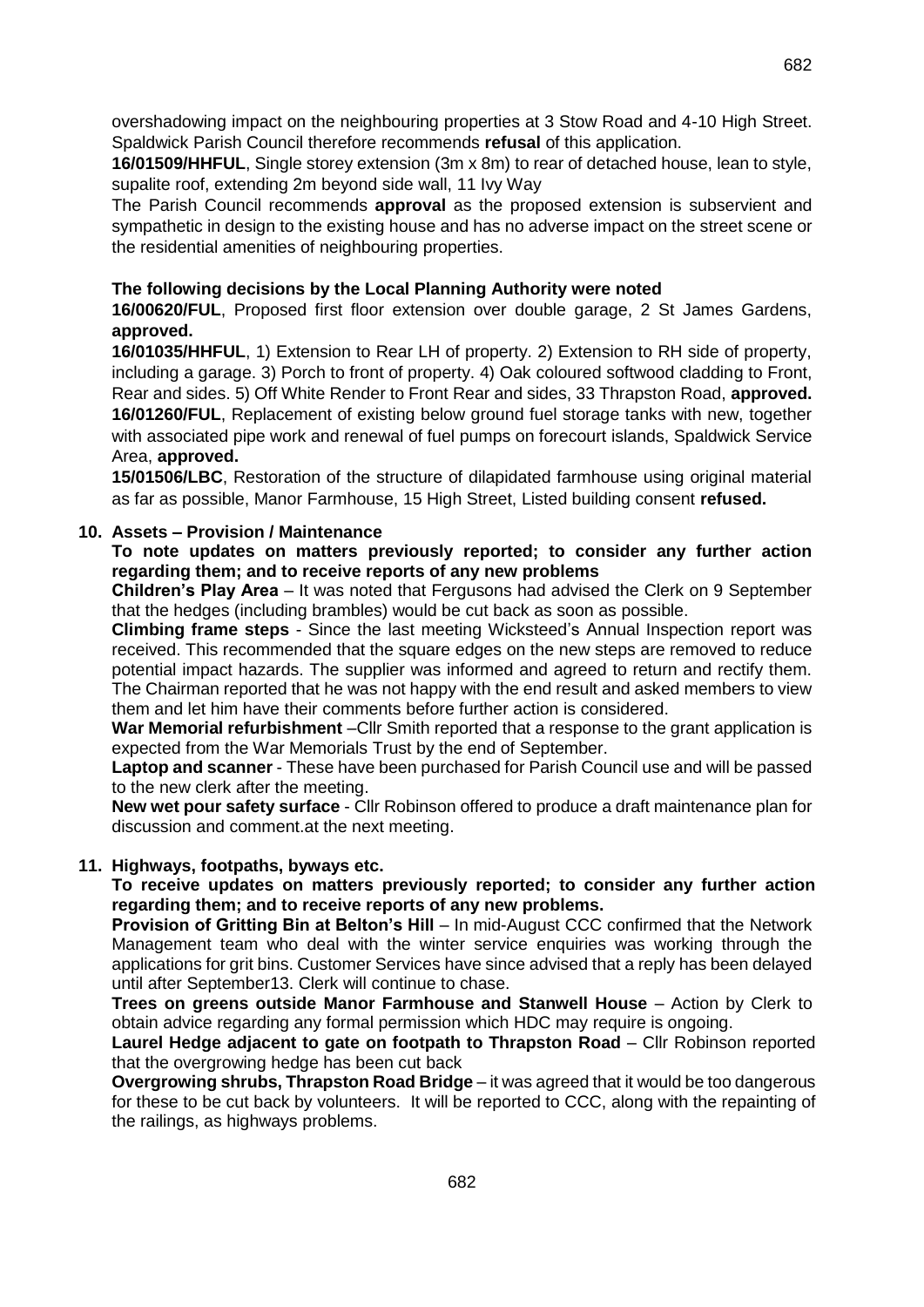683

# **12. Availability of School Premises for Community Use**

**Community Room** – The Chairman reported that he and Cllr Robinson had attended a meeting with the Head Teacher and representatives of the Governing Body and Education Authority on 18 July to work towards meeting the school's and the community's needs. Two options were put to the meeting

Option 1 - Parish Council takes control of the room and manages it as a separate facility from the school.

Option 2 - Shared usage by school and community with the school occupying Monday to Thursday.

Those attending agreed to obtain the views of their respective bodies and meet again on 28 September at 10 am.

He also reported that he had written an article which was published in the August edition of Spaldwick News which invited potential users and anyone with views on the room's future use to respond. There had been one response, from the Social Group, who wish it to be available for their future events.

The Chairman then invited comments from councillors on the options. Following discussion, it was unanimously agreed that neither option is acceptable and that the school should continue to manage the room and make it available for bookings for community use at any time. It is understood that steps will have to be taken to ensure the safety of children, but it is considered that suitable modifications could easily be made to the premises.

**13. Town & Poors Charity –** Robinson & Hall have been asked for advice regarding the requested reduction in rent. The partner to whom this was referred is on holiday until 19 September, after which a response is expected.

# **14. Correspondence**

# **Requiring no action:**

**Woolley Hill Wind Farm Panel Meeting** is on Tuesday 4<sup>th</sup> October.at Buckworth Cricket Club. Bernard Plummer will represent Spaldwick Parish.

**Electoral Review of Cambridgeshire, Final Recommendations** – Spaldwick is in the proposed Alconbury & Kimbolton division.

**Devolution** – Cllr Steve Criswell email of 7 Sept circulated – this included response to DCLG reporting that County Council and local District Councils supported the proposal for a Combined Authority for Cambridgeshire & Peterborough. However there was some opposition to the proposal for an elected Mayor in the wider consultation.

# **Matters to be placed on the agenda of the next meeting**

**Local Highway Improvement initiative 2017/18** circulated by email Aug 21

Closing date 30 November N.B. Parish Councils are encouraged to discuss their application prior to submission using local.projects@cambridgeshire.gov.uk

**Community Highways Volunteering Scheme** – CCC Information Pack received Aug 25 .In the meantime an article will be published in Spaldwick News inviting potential volunteers to contact the clerk or a parish councillor.

**Flood Awareness and Preparedness Questionnaire** – circulated by email Sept 6 – N.B. Subsequent to the meeting councillors have been asked to respond by email to enable a joint response to be submitted before the October 10th closing date.

# **15. AOB**